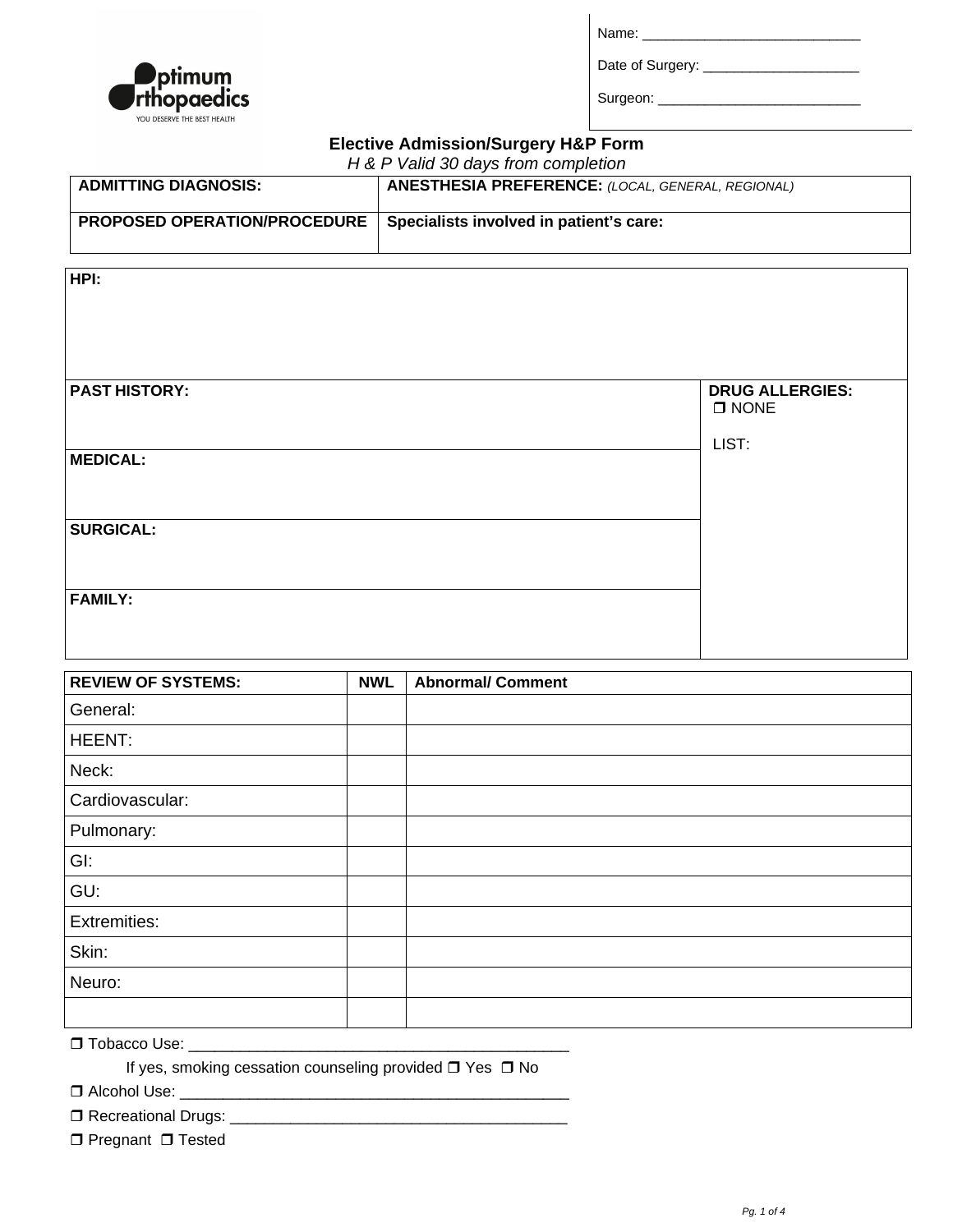Patient Name:



## **Elective Admission/Surgery H&P Form ADMISSION MEDICATION RECONCILIATION FORM**

LIST BELOW ALL OF THE PATIENTS MEDICATIONS PRIOR TO ADMISSION INCLUDING: RX, OTC, HERBAL MEDS, BLOOD DERIVATIVES, NUTRICEAUTICALS, RECENT VACCINATIONS, VITAMINS, RESPIRATORY MEDS AND TOTAL PARENTERAL NUTRITION. NEW MEDICATIONS OR MEDICATION CHANGES SHOULD BE WRITTEN ON A SEPARATE PHYSICIANS ORDER SHEET.

| DO NOT USE THE FOLLOWING ABBREVIATIONS:<br>Ug (use 'mcg') U (use 'Unit') IU (use 'International units')<br>QD, QOD (use 'daily' or 'every other day') |                                               |             |              |                  |  |  |  |
|-------------------------------------------------------------------------------------------------------------------------------------------------------|-----------------------------------------------|-------------|--------------|------------------|--|--|--|
|                                                                                                                                                       | <b>Medication Name</b><br><b>Please Print</b> | <b>DOSE</b> | <b>ROUTE</b> | <b>FREQUENCY</b> |  |  |  |
| 1                                                                                                                                                     |                                               |             |              |                  |  |  |  |
| $\mathbf{2}$                                                                                                                                          |                                               |             |              |                  |  |  |  |
| $\mathbf{3}$                                                                                                                                          |                                               |             |              |                  |  |  |  |
| $\overline{\mathbf{4}}$                                                                                                                               |                                               |             |              |                  |  |  |  |
| $5\phantom{.0}$                                                                                                                                       |                                               |             |              |                  |  |  |  |
| $6\phantom{1}$                                                                                                                                        |                                               |             |              |                  |  |  |  |
| $\overline{7}$                                                                                                                                        |                                               |             |              |                  |  |  |  |
| 8                                                                                                                                                     |                                               |             |              |                  |  |  |  |
| 9                                                                                                                                                     |                                               |             |              |                  |  |  |  |
| 10                                                                                                                                                    |                                               |             |              |                  |  |  |  |
| 11                                                                                                                                                    |                                               |             |              |                  |  |  |  |
| 12                                                                                                                                                    |                                               |             |              |                  |  |  |  |
| 13                                                                                                                                                    |                                               |             |              |                  |  |  |  |
| 14                                                                                                                                                    |                                               |             |              |                  |  |  |  |
| 15                                                                                                                                                    |                                               |             |              |                  |  |  |  |
| 16                                                                                                                                                    |                                               |             |              |                  |  |  |  |
| 17                                                                                                                                                    |                                               |             |              |                  |  |  |  |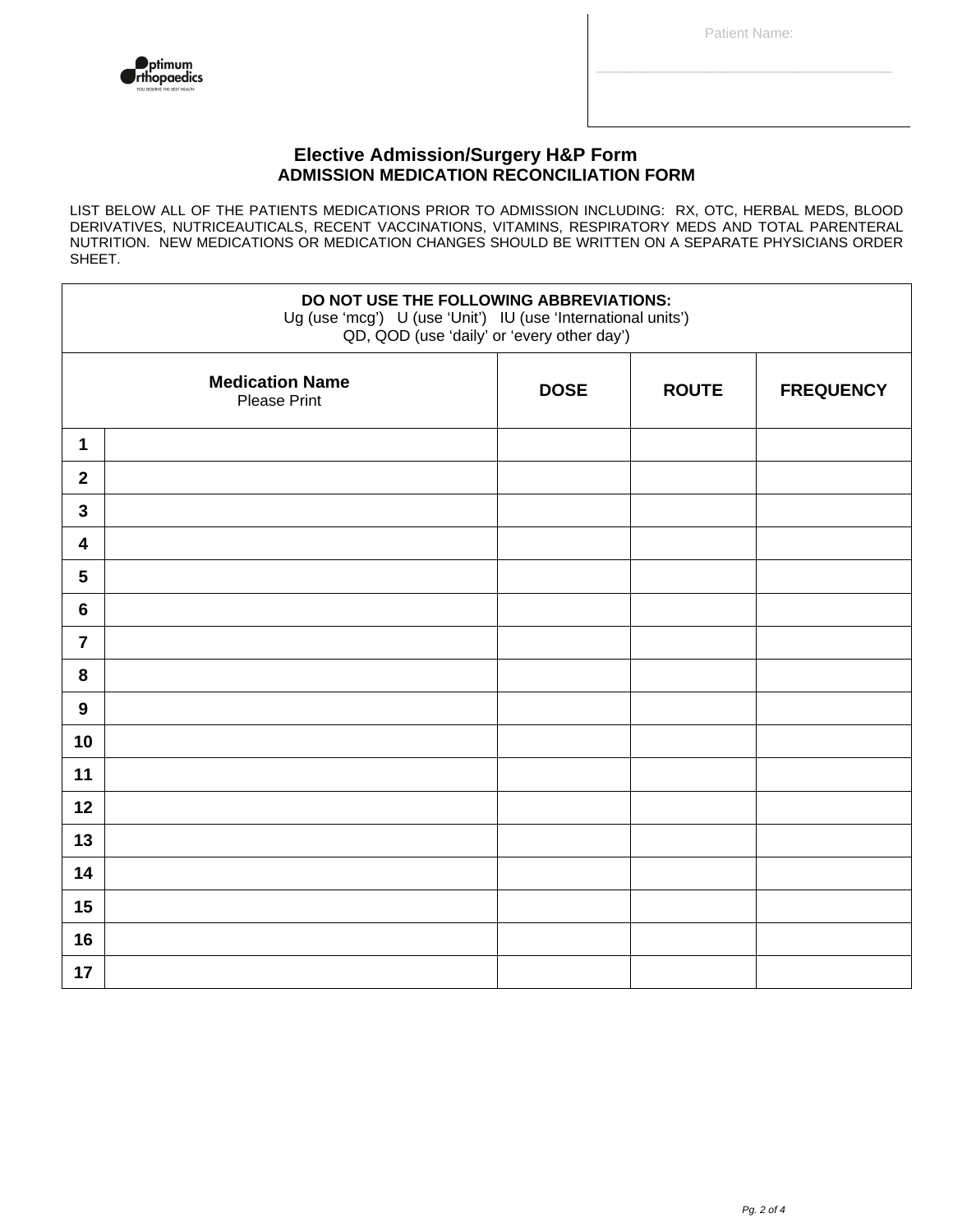Pg. 3 of 4



| primum<br><b>rthopaedics</b> |
|------------------------------|
|------------------------------|

# **Elective Admission/Surgery H&P Form**

| <b>PHYSICAL EXAMINATION</b> |                                    |                                  | <b>Vital Signs</b> |               |                                                  |                    |       |                                      |
|-----------------------------|------------------------------------|----------------------------------|--------------------|---------------|--------------------------------------------------|--------------------|-------|--------------------------------------|
|                             |                                    |                                  | Ht:                | Wt:           | $B/P$ :                                          | P:                 | Resp: | Temp:                                |
| <b>EXAM:</b>                | $\boxtimes$ NML<br>Check if Normal | <b>NOTE ABNORMAL FINDINGS</b>    |                    |               |                                                  |                    |       | <b>Pertinent Data</b><br>Reviewed:   |
| Constitutional              |                                    | General appearance               |                    |               |                                                  |                    |       | <b>Pertinent Labs:</b>               |
| Psych                       |                                    |                                  |                    |               |                                                  |                    |       |                                      |
| <b>Neck</b>                 |                                    | <b>OBruits</b>                   |                    |               | □ Appearance □ Veins □ Trachea midline □ Thyroid |                    |       |                                      |
| Ear, nose & throat          |                                    |                                  |                    |               |                                                  |                    |       |                                      |
| Eyes                        |                                    | □ Pupils/Sclera                  |                    |               |                                                  | □ Fundoscopic exam |       |                                      |
| Cardiovascular              |                                    |                                  |                    |               | □ Rhythm □ Murmur □ Gallup □ Rub                 |                    |       |                                      |
| Respiratory                 |                                    | $\Box$ Palpation                 |                    |               | □ Respiratory effort □ Auscultation □ Percussion |                    |       |                                      |
| Gastrointestinal            |                                    |                                  |                    |               | □ Tenderness □ Masses □ Organomegaly □ Pulsation |                    |       | Radiology: □ N/A                     |
| Genitourinary               |                                    | □ Genitalia                      |                    |               | □ Rectal/pelvic                                  |                    |       |                                      |
| Musculoskeletal             |                                    | □ Weakness □ Atrophy □ Deformity |                    |               |                                                  |                    |       |                                      |
| Neuro                       |                                    |                                  |                    |               |                                                  |                    |       |                                      |
| Skin                        |                                    | □ Rash                           | □ Wound            | $\Box$ Scars  |                                                  |                    |       |                                      |
| Lymph Nodes                 |                                    | $\Box$ Adenopathy                |                    |               |                                                  |                    |       | <b>EKG/ECHO/OTHER:</b><br>$\Box$ N/A |
| <b>Extremities</b>          |                                    | $\Box$ Edema                     | $\Box$ Pulses      | $\Box$ Joints |                                                  |                    |       |                                      |
| <b>Additional Comments:</b> |                                    |                                  |                    |               |                                                  |                    |       |                                      |

**\* APRN/NP/PA completing H&P consultation require MD co-signature.**

\_\_\_\_\_\_\_\_\_\_\_\_\_\_\_\_\_\_\_\_\_\_\_\_\_\_\_\_\_\_\_\_\_\_\_\_\_\_\_\_\_\_\_\_\_\_\_

Signature **Date Time** 

M.D. Signature Time

M.D. Print Name

\_\_\_\_\_\_\_\_\_\_\_\_\_\_\_\_\_\_\_\_\_\_\_\_\_\_\_\_\_\_\_\_\_\_\_\_\_\_\_\_\_\_\_\_\_\_\_ \_\_\_\_\_\_\_\_\_\_\_\_\_\_\_ \_\_\_\_\_\_\_\_\_\_\_\_\_\_\_

\_\_\_\_\_\_\_\_\_\_\_\_\_\_\_\_\_\_\_\_\_\_\_\_\_\_\_\_\_\_\_\_\_\_\_\_\_\_\_\_\_\_\_\_\_\_\_ \_\_\_\_\_\_\_\_\_\_\_\_\_\_\_ \_\_\_\_\_\_\_\_\_\_\_\_\_\_\_